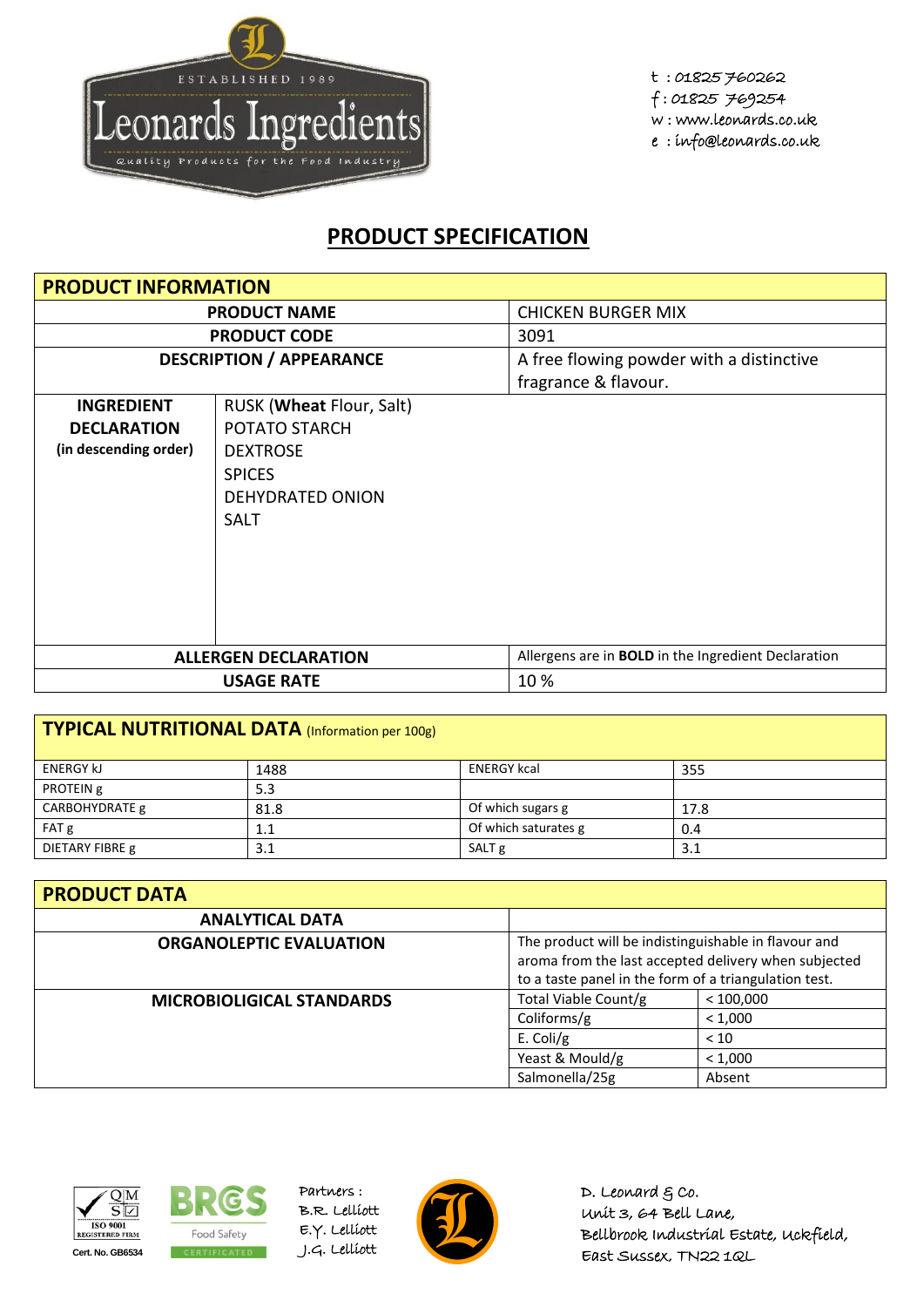

t : 01825 760262 f : 01825 769254 w : www.leonards.co.uk e : info@leonards.co.uk

| <b>STORAGE &amp; PACKAGING</b>    |                                                                                              |  |
|-----------------------------------|----------------------------------------------------------------------------------------------|--|
| <b>PACKAGING</b>                  | EITHER: 0.454 Kg in a 200 gauge, food grade vacuum bag. Five bags in a plastic tub, and      |  |
|                                   | eight tubs in a single walled cardboard box. $OR: 4.54$ Kg double wrapped in 200 gauge, food |  |
|                                   | grade vacuum bag. Four bags packed into a double walled cardboard box.                       |  |
| <b>LABELLING</b>                  | Best Before Date, Batch Code, Product Name and Product Code, Weight                          |  |
| <b>STORAGE</b>                    | In sealed containers in a cool, dry place, away from direct sunlight and free from           |  |
|                                   | infestation                                                                                  |  |
| <b>SHELF LIFE</b>                 | Twelve months from date of manufacture when stored under recommended conditions.             |  |
| <b>HANDLING PROCEDURES</b>        | Normal good manufacturing procedures for non hazardous food ingredients apply                |  |
| <b>LEGISLATION &amp; WARRANTY</b> | The product will be produced in accordance with all current relevant EU Legislation. The     |  |
| <b>STATEMENT</b>                  | information provided is given in good faith and is based upon the product data supplied by   |  |
|                                   | the raw material suppliers.                                                                  |  |
| <b>CONFIDENTIALITY</b>            | This specification and the information contained within it remains the property of D.        |  |
|                                   | Leonard & Co. and must not be disclosed to any third party without the prior written         |  |
|                                   | consent of D. Leonard & Co                                                                   |  |

| <b>CONTAINS</b>                                             | Yes/No | <b>Source</b> | <b>Present</b> | <b>Present</b> |
|-------------------------------------------------------------|--------|---------------|----------------|----------------|
|                                                             |        |               | on Line        | <b>On Site</b> |
| Cereals containing Gluten: wheat, rye, barley, oats, spelt, | Y      | <b>Rusk</b>   | Y              |                |
| kamut and their hybridized strains.                         |        |               |                |                |
| <b>Eggs</b>                                                 | N      |               | N              | N              |
| <b>Fish</b>                                                 | N      |               | N              | N              |
| <b>Crustaceans</b>                                          | N      |               | N              | N              |
| <b>Peanuts</b>                                              | N      |               | N              | N              |
| Soybeans                                                    | N      |               | $\checkmark$   | v              |
| Milk from all species                                       | N      |               | $\checkmark$   |                |
| <b>Nuts</b>                                                 | N      |               | N              | N              |
| <b>Celery</b>                                               | N      |               | Y              | $\checkmark$   |
| Mustard all forms originating from the mustard plant        | N      |               | Y              | v              |
| including oils                                              |        |               |                |                |
| Sesame seeds                                                | N      |               | Y              | v              |
| Sulphur dioxide and sulphites ( >10mg/kg)                   | N      |               | ۷              | v              |
| Lupins                                                      | N      |               | N              | N              |
| <b>Molluscs</b>                                             | N      |               | N              | N              |

| <b>Raw Material Breakdown (additives and processing aids):</b> |                                                                                                                   |  |  |
|----------------------------------------------------------------|-------------------------------------------------------------------------------------------------------------------|--|--|
| Ingredient                                                     | <b>Contains</b>                                                                                                   |  |  |
| Salt                                                           | Anticaking agent E535                                                                                             |  |  |
| Rusk                                                           | Wheat Flour, Salt, raising agent E503                                                                             |  |  |
| Wheat Flour                                                    | Wheat Flour (WHEAT flour, Calcium Carbonate (E170), Iron, Nicotinamide (Vit B3), Thiamine Hydrochloride (Vit B1)) |  |  |
|                                                                |                                                                                                                   |  |  |

## **PRODUCT SUITABILITY**

| Vegetarians        |                                    | Halal          | $\overline{\phantom{a}}$ - not certified |
|--------------------|------------------------------------|----------------|------------------------------------------|
| Vegan              |                                    | Kosher         | - not certified                          |
| <b>Gluten Free</b> | $\sim$<br>$\overline{\phantom{a}}$ | <b>GM Free</b> |                                          |



Partners : G B.R. Lelliott E.Y. Lelliott Food Safety **Cert. No. GB6534** CERTIFICATED J.G. Lelliott



D. Leonard  $g$  co. Unit 3, 64 Bell Lane, Bellbrook Industrial Estate, Uckfield, East Sussex, TN22 1QL